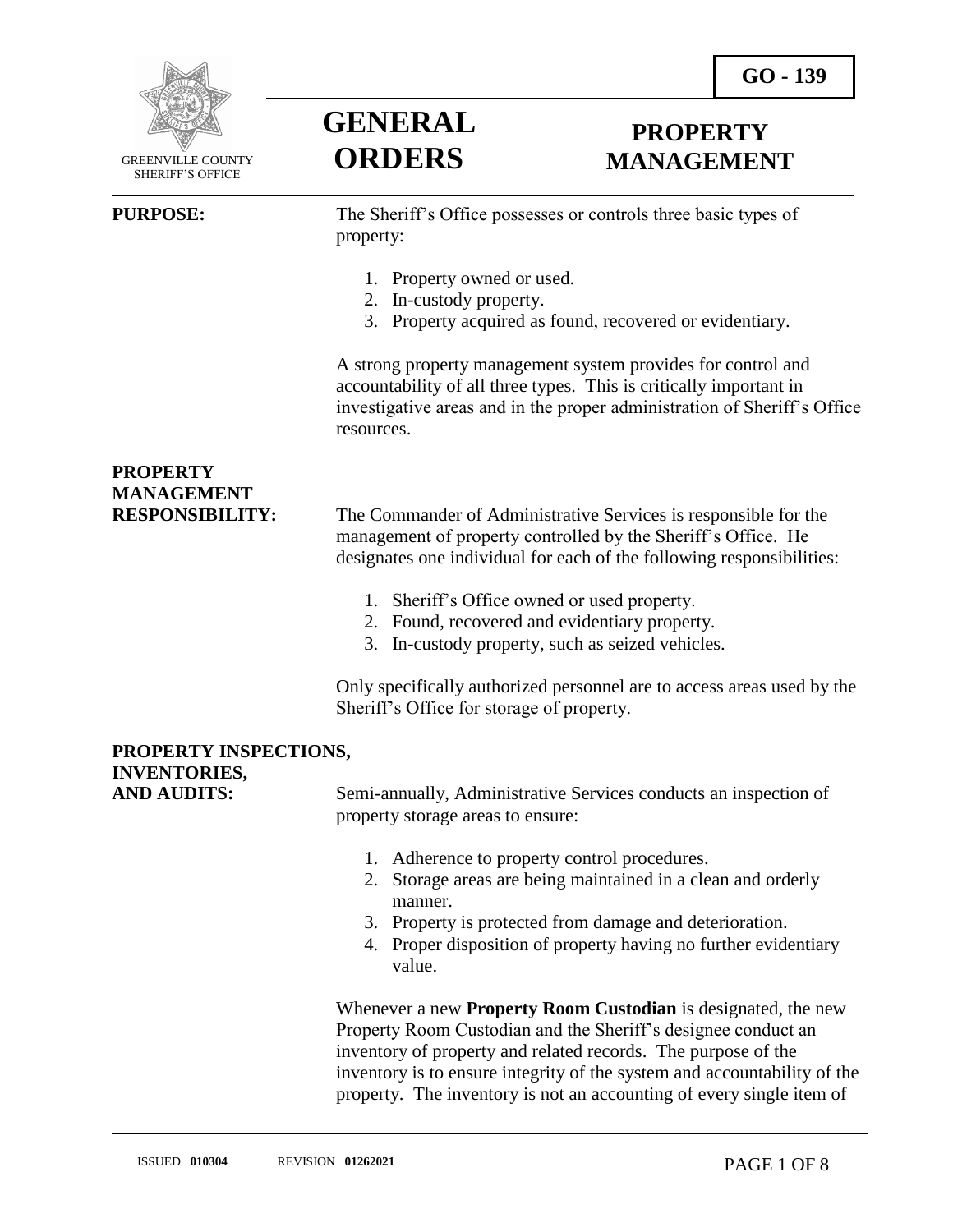|                                                                              | property. It is a random sampling sufficient enough to evaluate<br>documentation and accountability.                                                                                                                                                                                                                                                                     |
|------------------------------------------------------------------------------|--------------------------------------------------------------------------------------------------------------------------------------------------------------------------------------------------------------------------------------------------------------------------------------------------------------------------------------------------------------------------|
|                                                                              | Annually, the Sheriff appoints a designee to conduct an unannounced<br>inspection of property storage areas. Additionally, he appoints a<br>designee to conduct an annual audit of property held by the Sheriff's<br>Office. This audit cannot be conducted by supervisory or command<br>personnel having the property function under their control.                     |
| <b>OWNED PROPERTY:</b>                                                       | Property assigned to, procured by or otherwise obtained for use by<br>Sheriff's Office personnel is managed by a two-phase control system:                                                                                                                                                                                                                               |
|                                                                              | 1. Initial identifying, labeling, and recording of existing capital<br>assets.<br>2. Maintenance of the system as capital assets are added,<br>transferred, replaced or destroyed.                                                                                                                                                                                       |
|                                                                              | The system identifies each item cost, date of acquisition, location,<br>condition and, where applicable, maintenance and repair data, and<br>individual to whom assigned.                                                                                                                                                                                                |
|                                                                              | All property to be procured by the Sheriff's Office is requested<br>through the Administrative Services Division, which initiates<br>requisitions for all capital goods, as well as expendable supplies.<br>Administrative Services records, issues, and is held accountable for<br>all property within the Sheriff's Office, including capital and<br>expendable items. |
|                                                                              | Administrative Services is to ensure that all stored equipment,<br>excluding equipment assigned to special teams, is maintained in a<br>state of operational readiness. This includes inspection of such stored<br>equipment at regular intervals.                                                                                                                       |
| <b>SPECIAL TEAM</b><br><b>EQUIPMENT:</b>                                     | Special Team Commanders or their designees are to ensure all special<br>team stored equipment is maintained in a state of operational<br>readiness. This includes inspection of such stored equipment at<br>regular intervals.                                                                                                                                           |
| <b>SEIZED/CONFISCATED</b><br><b>NARCOTICS AND</b><br><b>DANGEROUS DRUGS:</b> | Acceptance and release of narcotics and dangerous drugs are<br>governed by a system of quality control, quantity control and<br>container inspection:                                                                                                                                                                                                                    |
|                                                                              | 1. Narcotics and drugs are to be counted, as well as weighed.<br>The loss of minute or small amounts of an encapsulated,                                                                                                                                                                                                                                                 |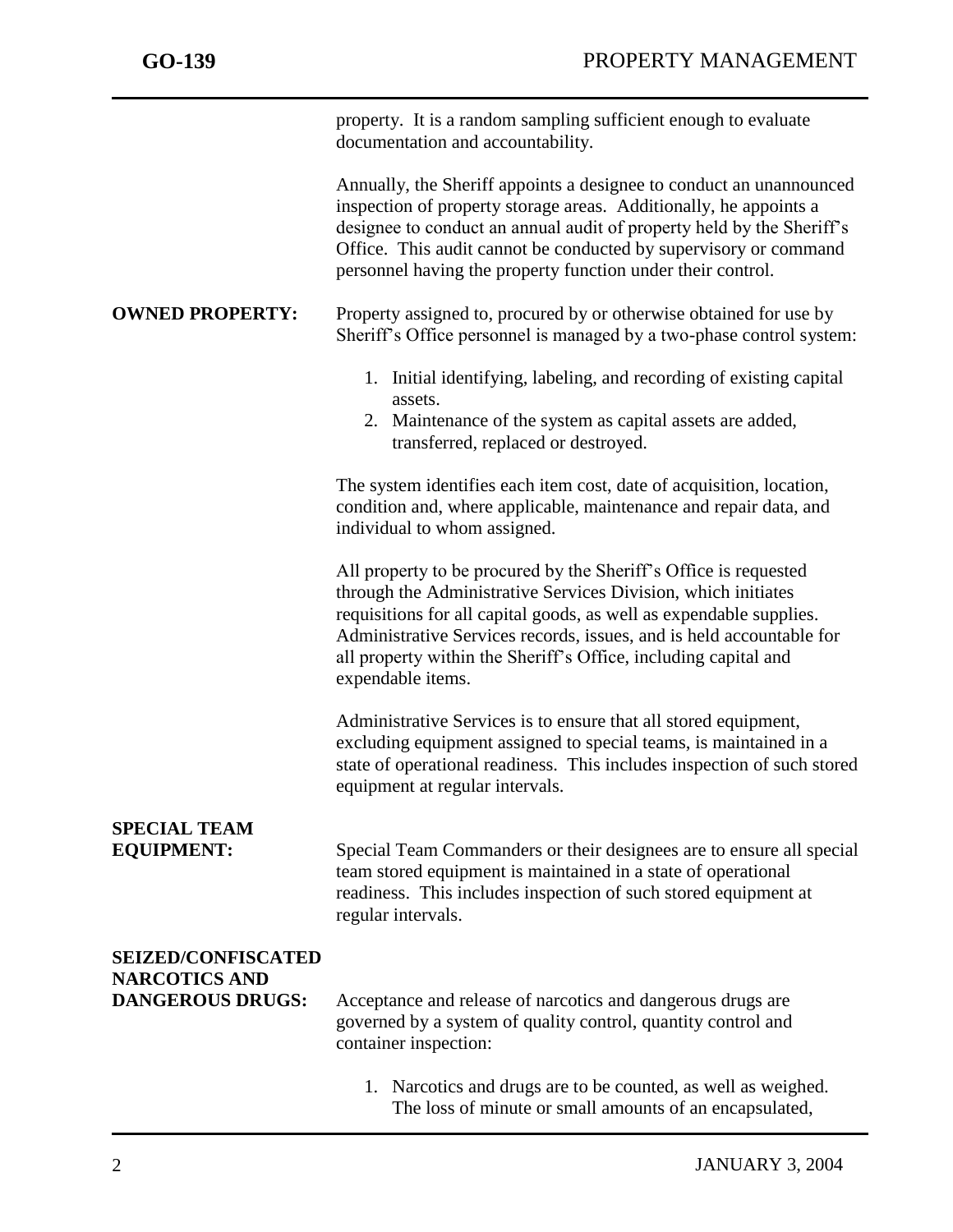|                        | powdery substance may escape detection if capsules are<br>counted only.<br>2. An exception to weighing a substance is permissible when the<br>substance is officially sealed in tamper-proof, protective<br>packaging.<br>3. All containers of narcotics and drugs are to be inspected for<br>tampering as a safeguard against substitution of materials<br>having the same weight.                                                                                                                                                                                   |
|------------------------|-----------------------------------------------------------------------------------------------------------------------------------------------------------------------------------------------------------------------------------------------------------------------------------------------------------------------------------------------------------------------------------------------------------------------------------------------------------------------------------------------------------------------------------------------------------------------|
| <b>PROPERTY ROOMS:</b> | Fundamental to the operation of a property room is its records system.<br>Property records are to reflect:                                                                                                                                                                                                                                                                                                                                                                                                                                                            |
|                        | 1. Location of the property.<br>2. Date and time property is received and released.<br>3. Character, type and amount.<br>4. Chain of custody.<br>5. Date and result of inspections, inventories and audits.                                                                                                                                                                                                                                                                                                                                                           |
|                        | The Property & Evidence Room $(P \& E)$ is used for the storage of<br>found, recovered and evidentiary property. The Property Room<br>Custodian is accountable for all property accepted into P&E.                                                                                                                                                                                                                                                                                                                                                                    |
| <b>STORAGE:</b>        | All property stored by the Sheriff's Office is to be placed within<br>designated secure areas. Secured, refrigerated storage is available for<br>perishable items, such as blood samples. Secure facilities are<br>provided for storage of found, recovered or evidentiary property<br>during periods when Property & Evidence is closed.                                                                                                                                                                                                                             |
|                        | Items of property that require added protection are to be stored in<br>separate, locked, secured areas located within Property & Evidence.<br>These items include:                                                                                                                                                                                                                                                                                                                                                                                                    |
|                        | Money<br>1.<br>Precious metals<br>2.<br>3.<br>Jewelry<br>4. Weapons<br>5. Narcotics and dangerous drugs                                                                                                                                                                                                                                                                                                                                                                                                                                                               |
|                        | Final disposition of found, recovered and evidentiary property is to be<br>accomplished within six (6) months after legal requirements have<br>been satisfied. Final disposition of property placed into P&E is the<br>responsibility of the investigating deputy. Supervisors are responsible<br>for ensuring their assigned personnel dispose of property in a timely<br>fashion. When a deputy resigns, it is his or her immediate<br>supervisor's responsibility to ensure all applicable property is<br>disposed of prior to the deputy's break from employment. |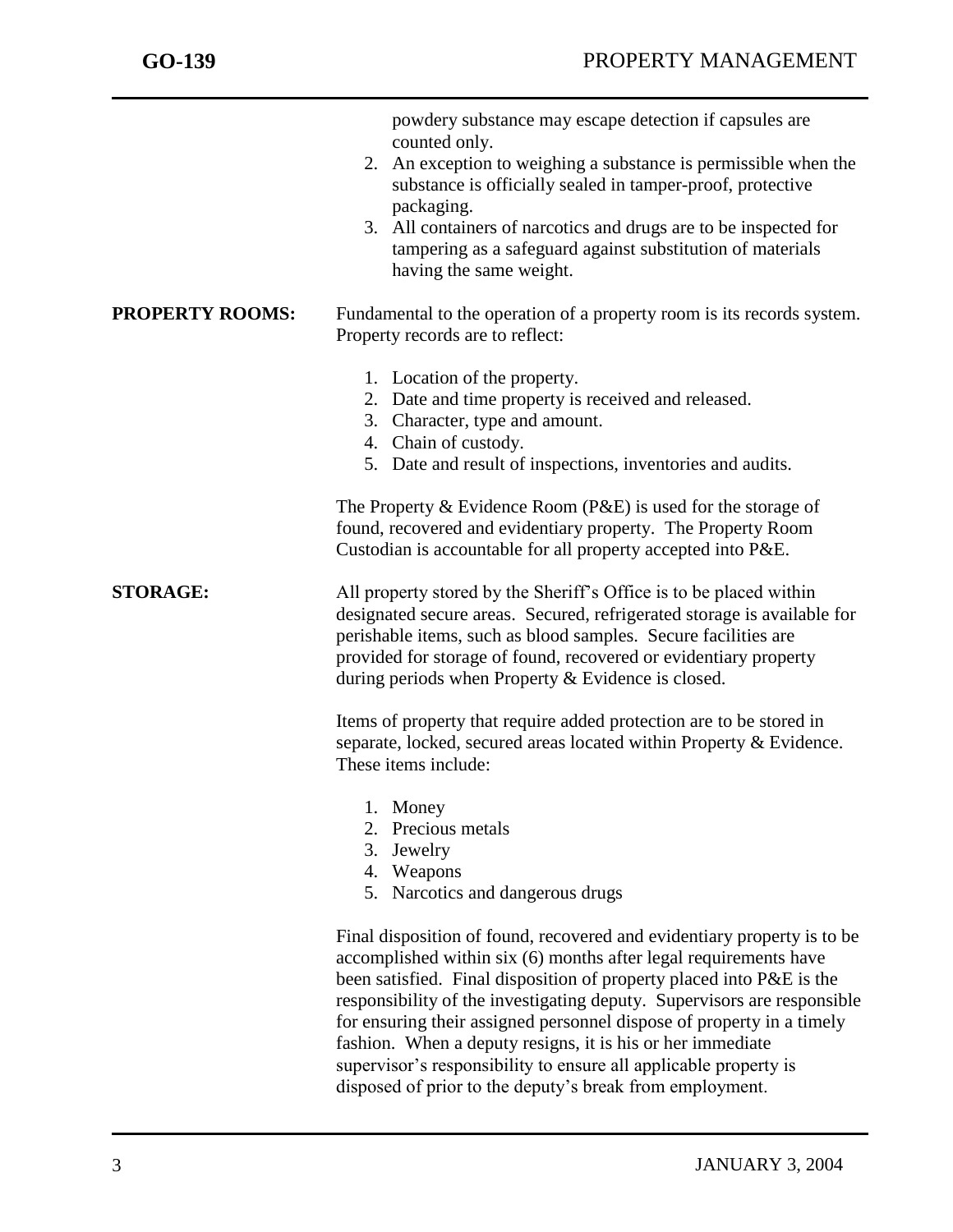|                                                | Semi-annually, P&E prepares Disposition Reports by investigative<br>deputy for property disposition. Reports of former personnel are sent<br>to their last units of assignment. Supervisors within these last units of<br>assignment are responsible for disposing of property designated to<br>former employees.                                                                                                                                                                                                                          |
|------------------------------------------------|--------------------------------------------------------------------------------------------------------------------------------------------------------------------------------------------------------------------------------------------------------------------------------------------------------------------------------------------------------------------------------------------------------------------------------------------------------------------------------------------------------------------------------------------|
| PROPERTY ISSUANCE,<br><b>USE AND DISPOSAL:</b> | The Administrative Services Division Commander is responsible for<br>the issuance, use and disposal of all property, equipment, and<br>materials acquired through the Sheriff's Office and county's<br>purchasing process. All initial issues and reissues of individual<br>employees' equipment are through the Administrative Services<br>Division Supply Officer.                                                                                                                                                                       |
|                                                | All equipment, whether damaged or surplus, is designated as disposal<br>property only upon authorization of the Administrative Services<br>Division Commander, and by the method he designates, in<br>compliance with county regulations governing disposal of county<br>owned property. Any Sheriff's Office employee who disposes of<br>equipment without prior approval of the Administrative Services<br>Division Commander is liable in the manner, and to the extent<br>determined in compliance with applicable county regulations. |
|                                                | The proper use and care of Sheriff's Office property is the<br>responsibility of each individual division commander and the<br>Administrative Services Division Commander. Complaints of<br>employee abuse or misuse of Sheriff's Office property are to be made<br>to Administrative Services Division Commander. Abuse or misuse of<br>Sheriff's Office property is subject to disciplinary action.                                                                                                                                      |
| <b>PROPERTY</b><br><b>ALLOCATION:</b>          | <b>Requesting equipment and services:</b>                                                                                                                                                                                                                                                                                                                                                                                                                                                                                                  |
|                                                | 1. Individual employees are to have prior supervisory approval<br>from their immediate supervisors.<br>2. Contact the Supply Officer to obtain equipment or service<br>needs.<br>3. If requested items needed are not in stock, a requisition<br>request will be made.<br>4. Pick up items ordered at the Supply Office.                                                                                                                                                                                                                   |
|                                                | <b>Reporting lost or damaged equipment:</b>                                                                                                                                                                                                                                                                                                                                                                                                                                                                                                |
|                                                | 1. Contact immediate supervisor and report lost or damaged<br>item.<br>2. Complete a Lost or Damaged Equipment form.                                                                                                                                                                                                                                                                                                                                                                                                                       |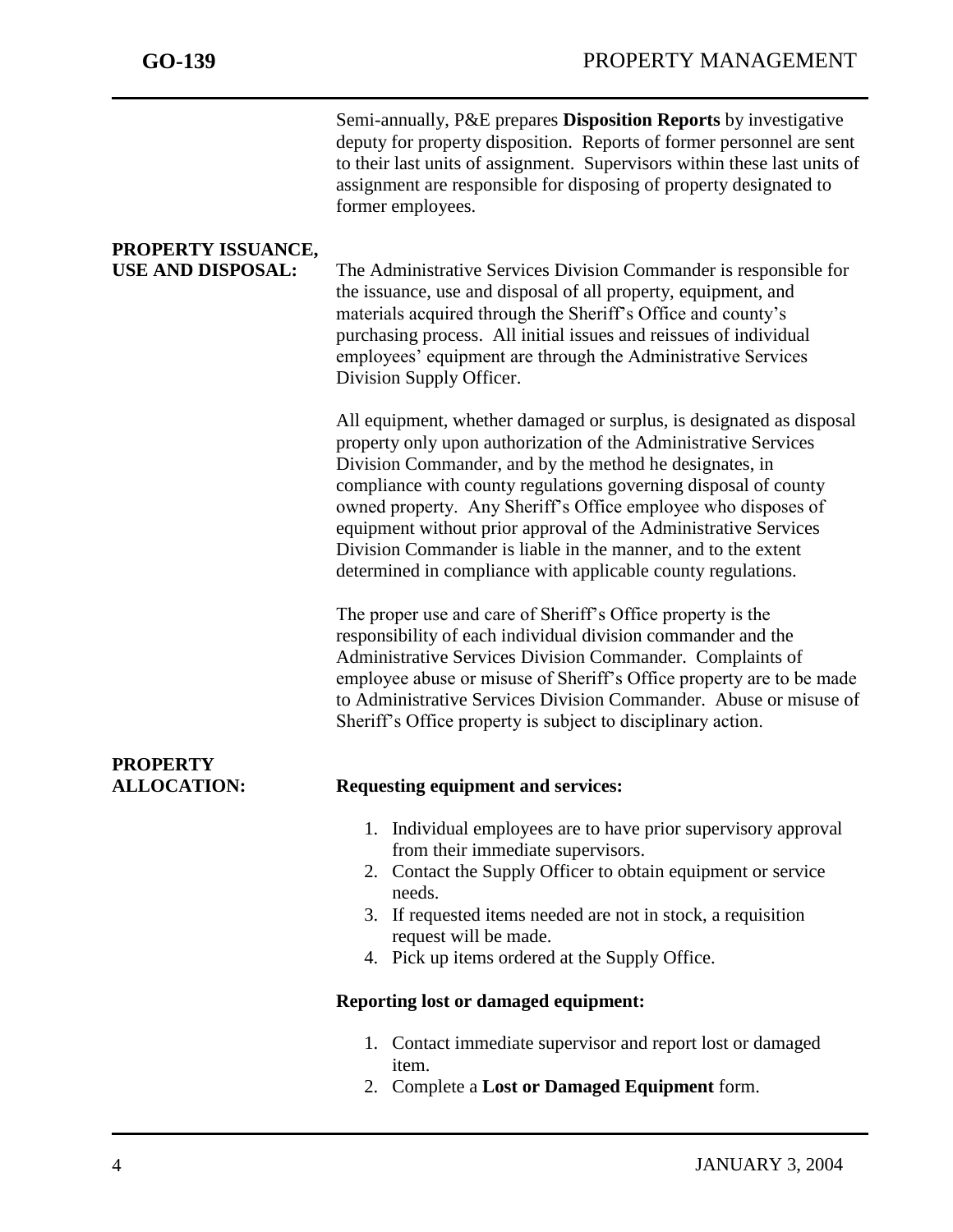3. Forward Lost or Damaged Equipment form to Administrative Services within forty-eight (48) hours. A copy of the form will be forwarded from Administrative Services to the Supply Office.

#### **Replacement and disposal of equipment:**

- 1. Contact Supply Officer after prior supervisory approval.
- 2. Turn in used equipment items to Supply Office.
- 3. Pick up replacement equipment item at Supply Office.

# **USE AND DISPOSAL OF**

**FORFEIT PROPERTY:** Property stored in Property & Evidence usually falls into one of the following categories:

- 1. Evidence.
- 2. Recovered stolen property.
- 3. Found or abandoned property.
- 4. Seized for forfeiture proceedings.

**EVIDENCE** - Evidence is held until it is no longer needed in court proceedings. Evidence is periodically reviewed to determine if it may be disposed. Investigating deputies or their supervisors are responsible for making the determination if evidence is to be held or disposed. Evidence is disposed by returning it to the owner, destruction, or forfeit as provided by law.

**RECOVERED STOLEN PROPERTY** - If the owner of recovered property cannot be immediately contacted to reclaim his property, he or she is to be notified by certified mail within ten (10) working days. The letter will inform where and how to claim the property, and advise that he or she has sixty (60) days to claim the property. The notice is to also state that failure to reclaim the property within sixty (60) days will result in the property being sold at public auction to the highest bidder.

**FOUND OR ABANDONED PROPERTY** - Found or abandoned property is to be checked for stolen through an NCIC inquiry. If the inquiry is positive, the investigating deputy is to proceed with notification of the owner. If the inquiry is negative, the investigating deputy is to follow any available leads and make reasonable inquiries to determine ownership. If ownership is never determined, the property is held sixty (60) days before disposition. The property is advertised by full description in the newspaper before sale. After thirty (30) days following advertisement, the property may be sold at auction or used by the Sheriff's Office.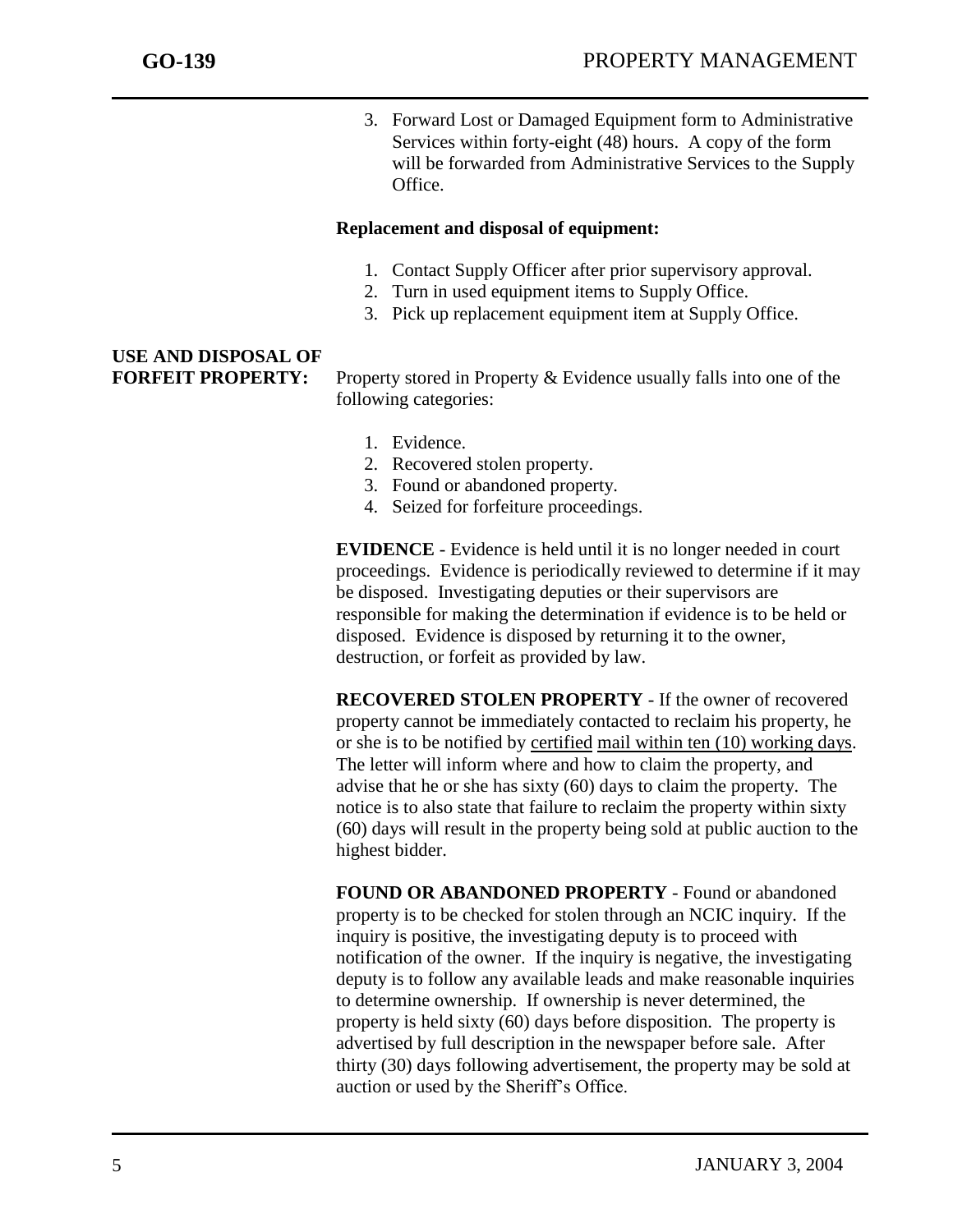**DISPOSAL** - Once the sixty-day time limit has elapsed and property remains unclaimed, it may be acquired for use by the Sheriff's Office following completion of disposal requirements. A notation of transfer is made on P&E sheets.

Other agencies needing a specific item of forfeit property may submit a written request to the Sheriff requesting a temporary or permanent transfer. The request should specify the type of item and intended use of the item. Only the Sheriff approves transfers to other agencies. The transfer will be noted on the P&E sheet.

All transfers within the Sheriff's Office or to other agencies will be recorded in an equipment file maintained for that purpose. Equipment acquired from forfeit property is to be used solely for Sheriff's Office or County purposes. Equipment will not be signed out for personal use, with the exception of exercise equipment that may be assigned to an individual under the Sheriff's Office goal of maintaining physical fitness among employees.

Before any property is disposed in any manner, Administrative Services will make a final NCIC inquiry. This will connect property with any late stolen property reports. Public notice of unclaimed property will be made as required by law.

## **PROPERTY**

**DISPOSAL:** Unclaimed property that is cleared of any claim or court action will be disposed through public auction as provided by law. Property forfeit under statutes dealing with gambling, traffic violations, racketeering, or drug trafficking will be disposed through public auction as provided by law.

> The Sheriff may sell at public auction any recovered stolen or abandoned property, after he has held it for sixty (60) days and declared it abandoned by the jurisdiction. The Sheriff is to make a diligent effort to ascertain the true owner of the property with its full description in a newspaper having general circulation in the county and post the advertisement in the Sheriff' Office and at the courthouse.

At any time after thirty (30) days have elapsed following publication of the second advertisement, the Sheriff may sell to the highest bidder the abandoned or recovered stolen property as provided:

1. Property that is not suitable for sale, including, but not limited to, clothing, food, prescription drugs, weapons, household cleaning products, chemicals, or items that appear not usable including, but not limited to: